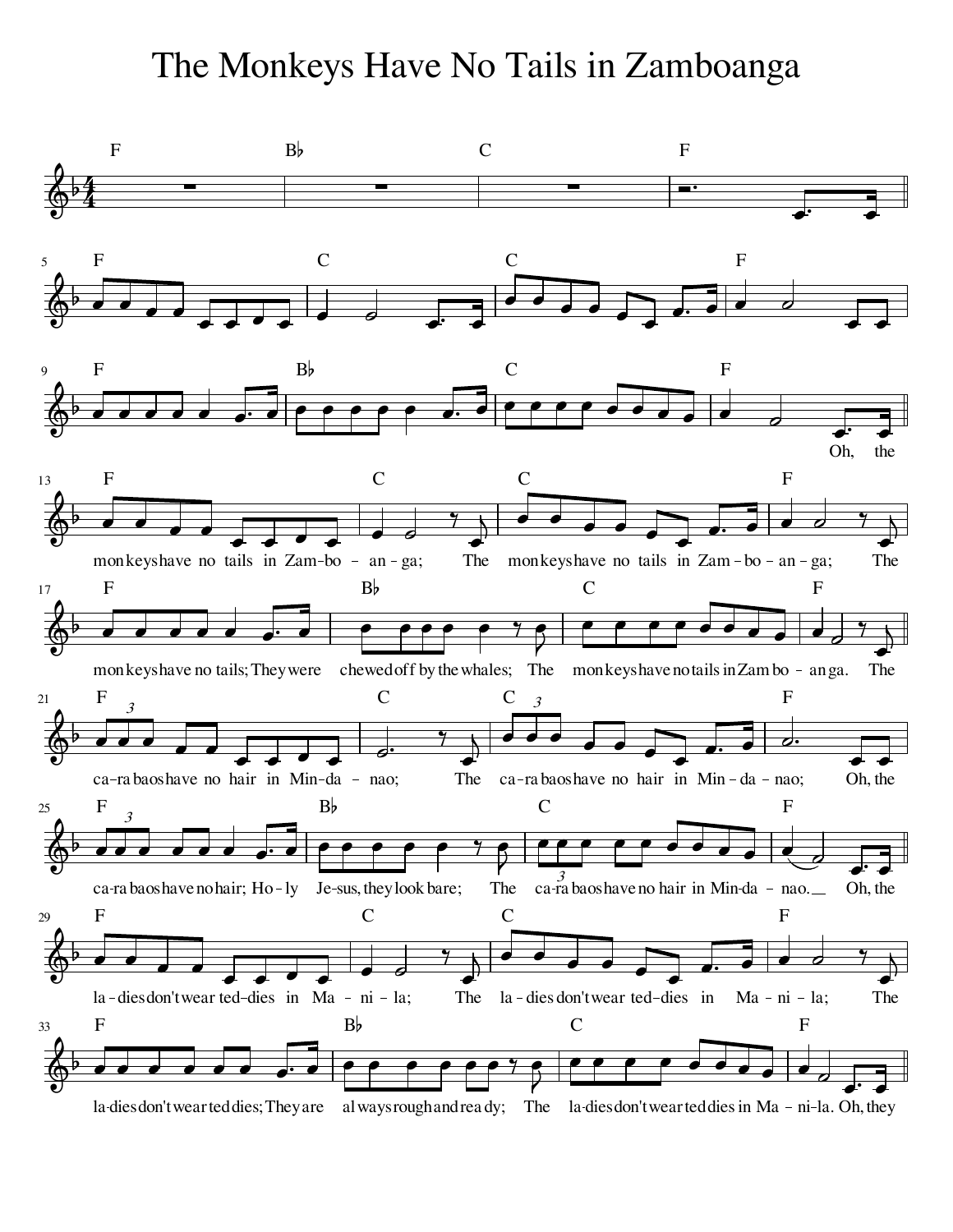![](_page_1_Figure_0.jpeg)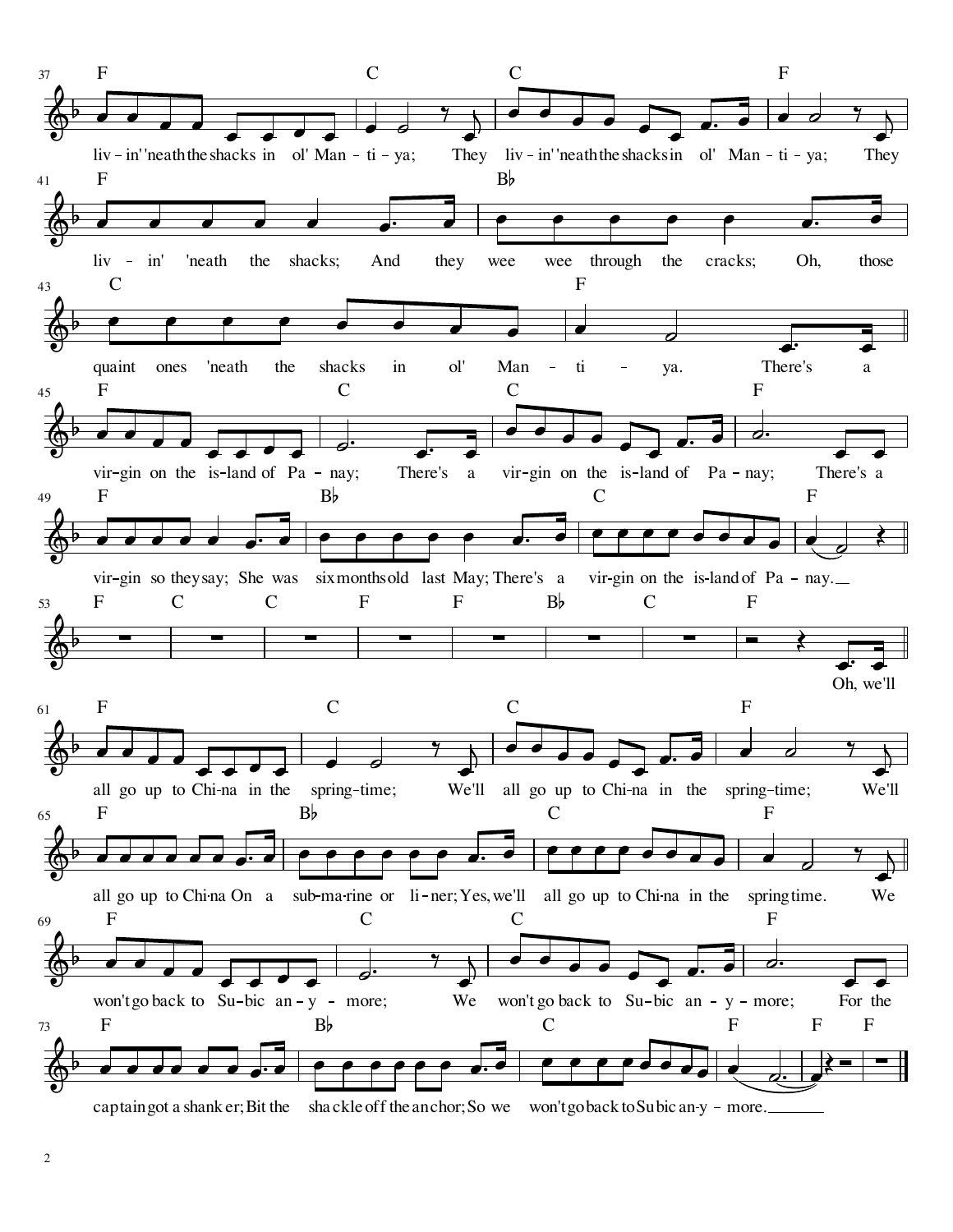## The Monkeys Have No Tails in Zamboanga - Soloist

![](_page_2_Figure_1.jpeg)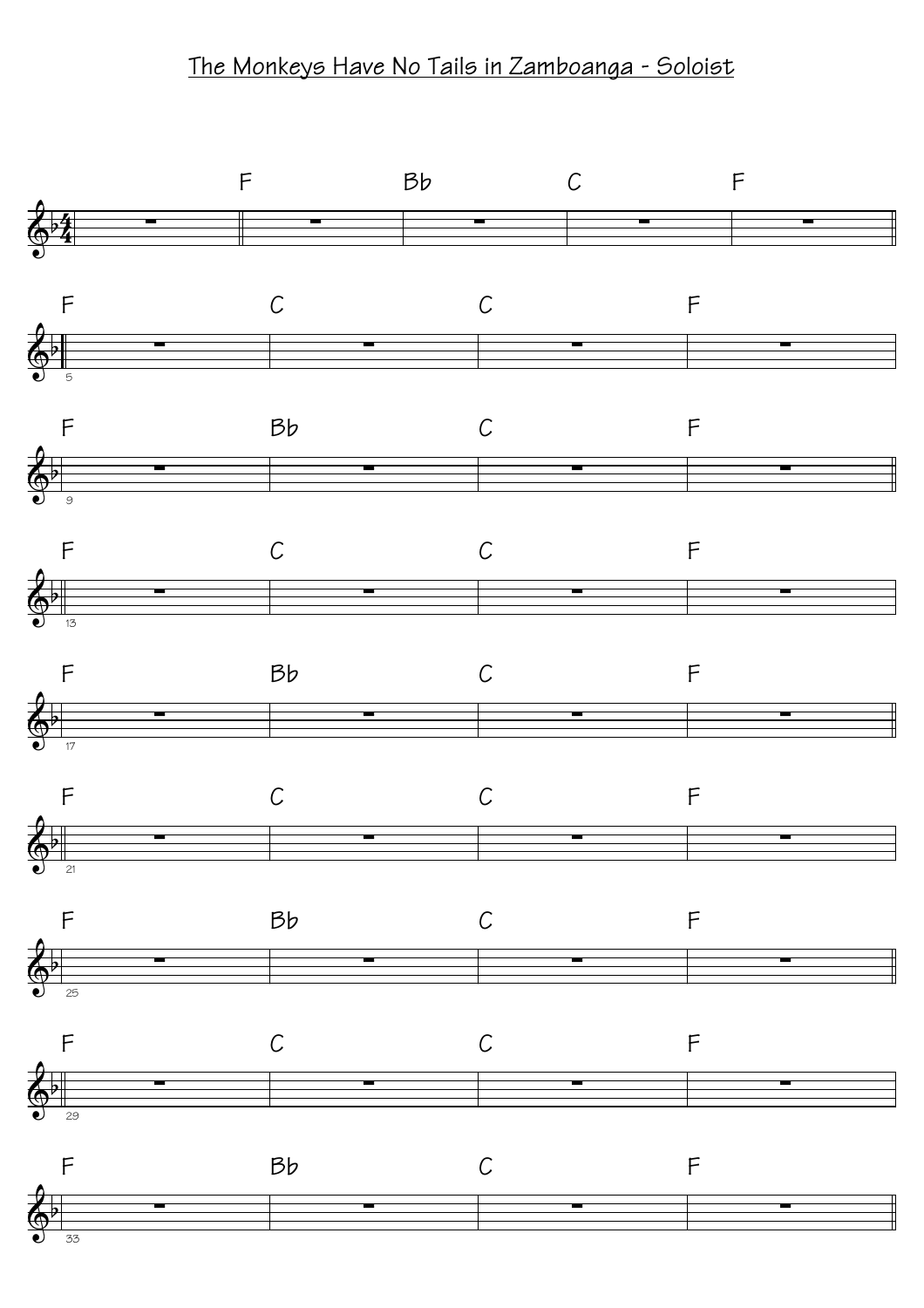![](_page_3_Figure_0.jpeg)

![](_page_3_Figure_1.jpeg)

![](_page_3_Figure_2.jpeg)

![](_page_3_Figure_3.jpeg)

![](_page_3_Figure_4.jpeg)

![](_page_3_Figure_5.jpeg)

![](_page_3_Figure_6.jpeg)

![](_page_3_Figure_7.jpeg)

![](_page_3_Figure_8.jpeg)

![](_page_3_Figure_9.jpeg)

The Monkeys Have No Tails in Zamboanga - Soloist - Page 2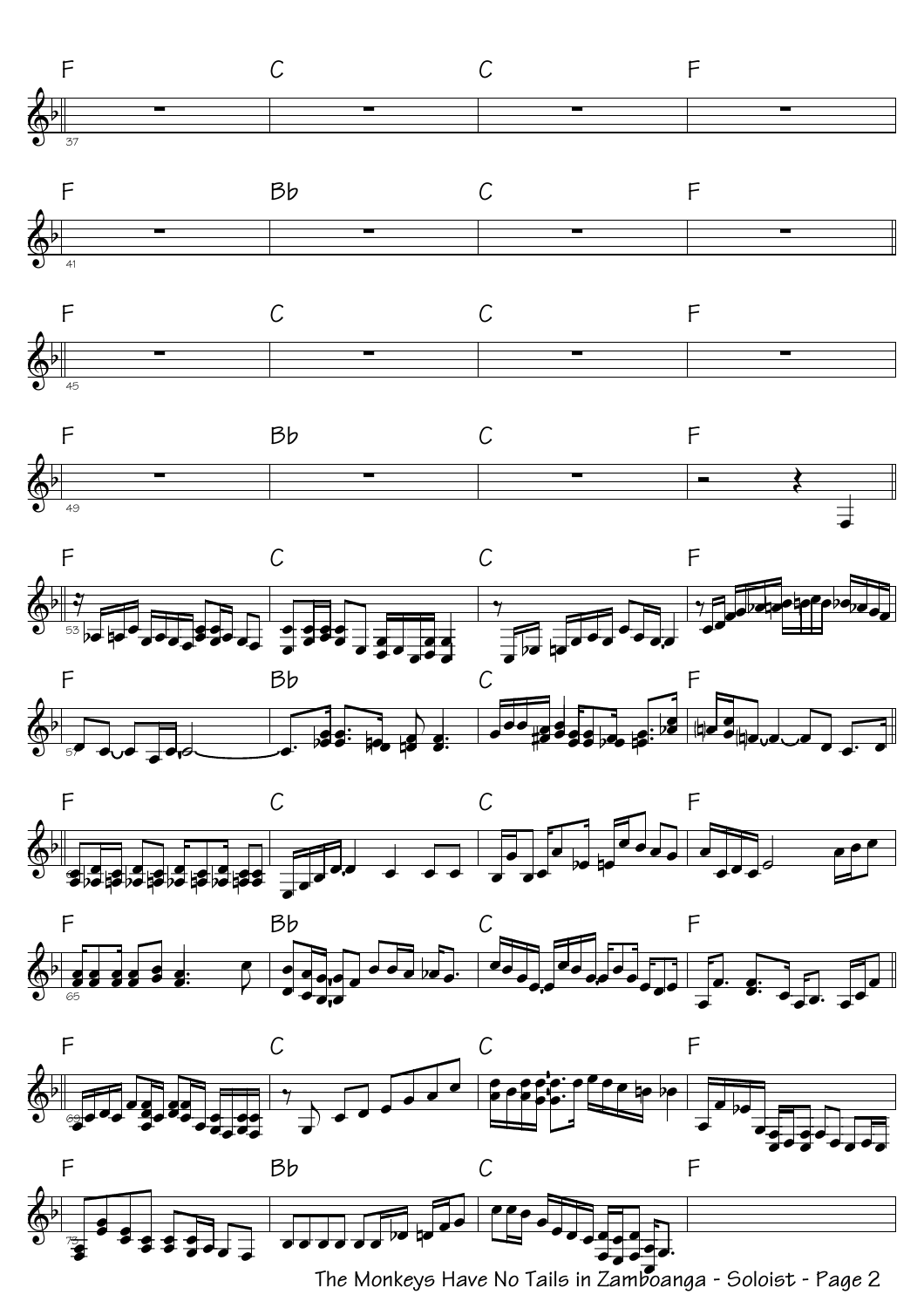![](_page_4_Figure_0.jpeg)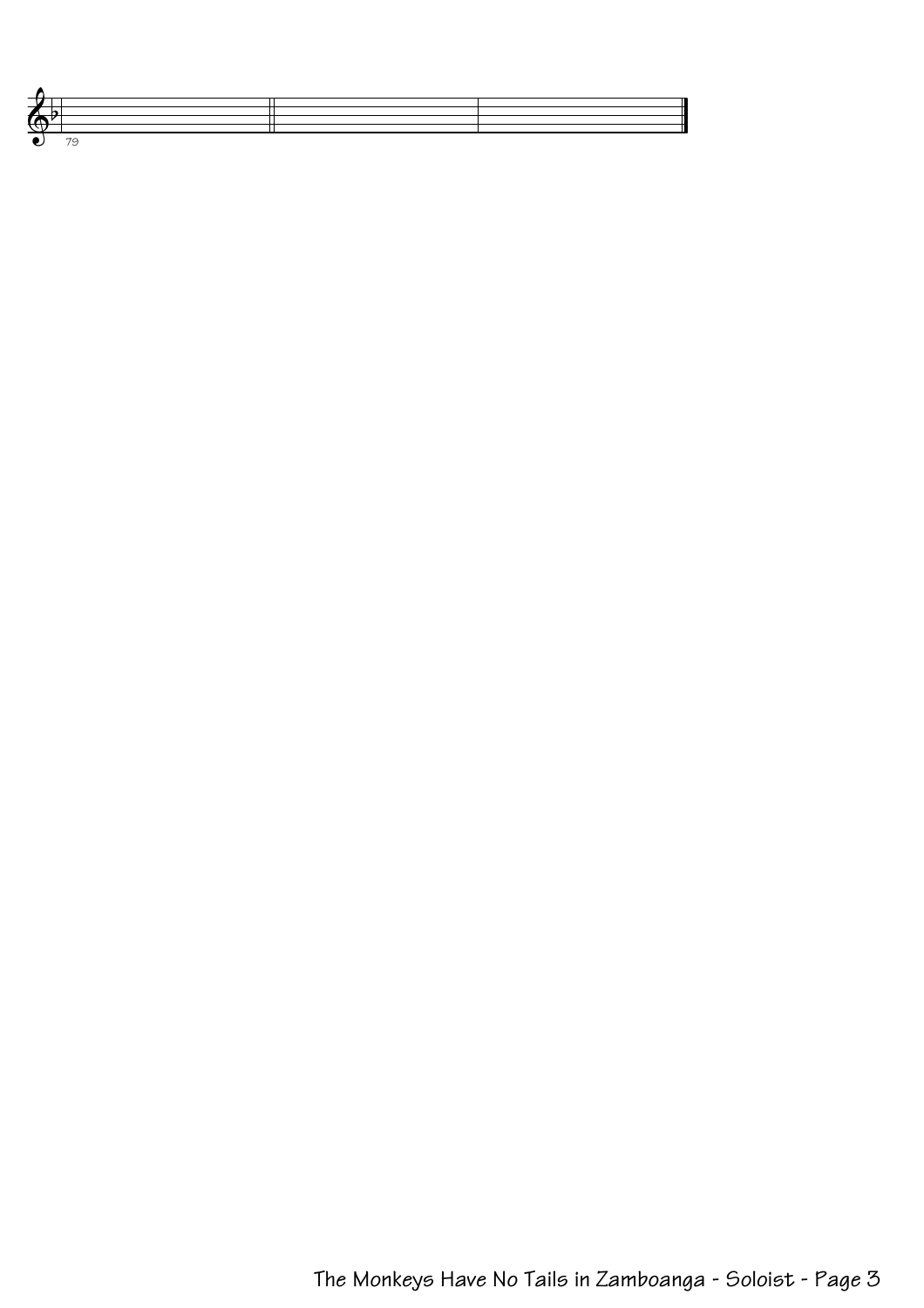![](_page_5_Figure_1.jpeg)

![](_page_5_Figure_2.jpeg)

![](_page_5_Figure_3.jpeg)

![](_page_5_Figure_4.jpeg)

![](_page_5_Figure_5.jpeg)

![](_page_5_Figure_6.jpeg)

![](_page_5_Figure_7.jpeg)

![](_page_5_Figure_8.jpeg)

![](_page_5_Figure_9.jpeg)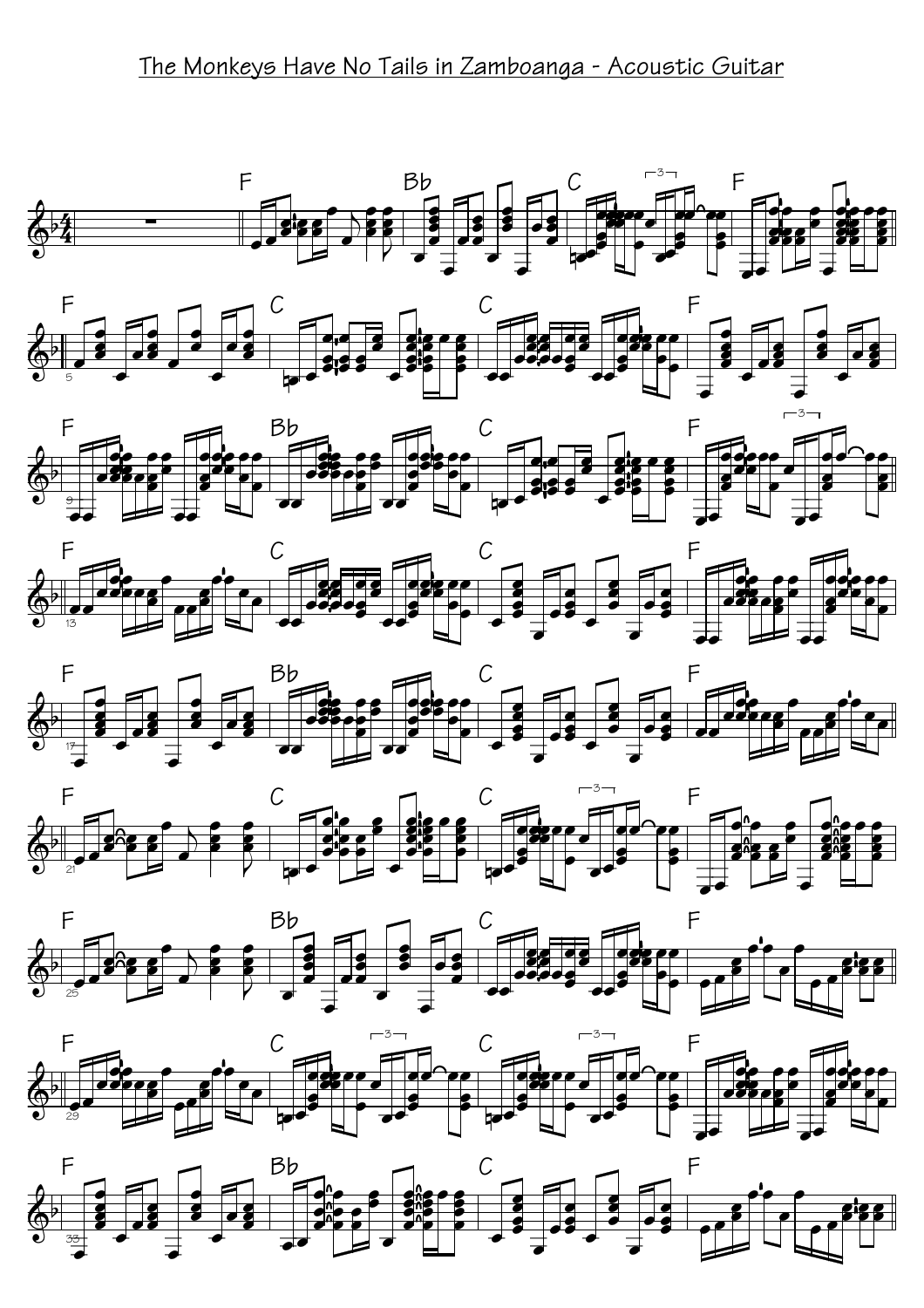![](_page_6_Figure_0.jpeg)

![](_page_6_Figure_1.jpeg)

![](_page_6_Figure_2.jpeg)

![](_page_6_Figure_3.jpeg)

![](_page_6_Figure_4.jpeg)

![](_page_6_Figure_5.jpeg)

![](_page_6_Figure_6.jpeg)

![](_page_6_Figure_7.jpeg)

![](_page_6_Figure_8.jpeg)

![](_page_6_Figure_9.jpeg)

The Monkeys Have No Tails in Zamboanga - Acoustic Guitar - Page 2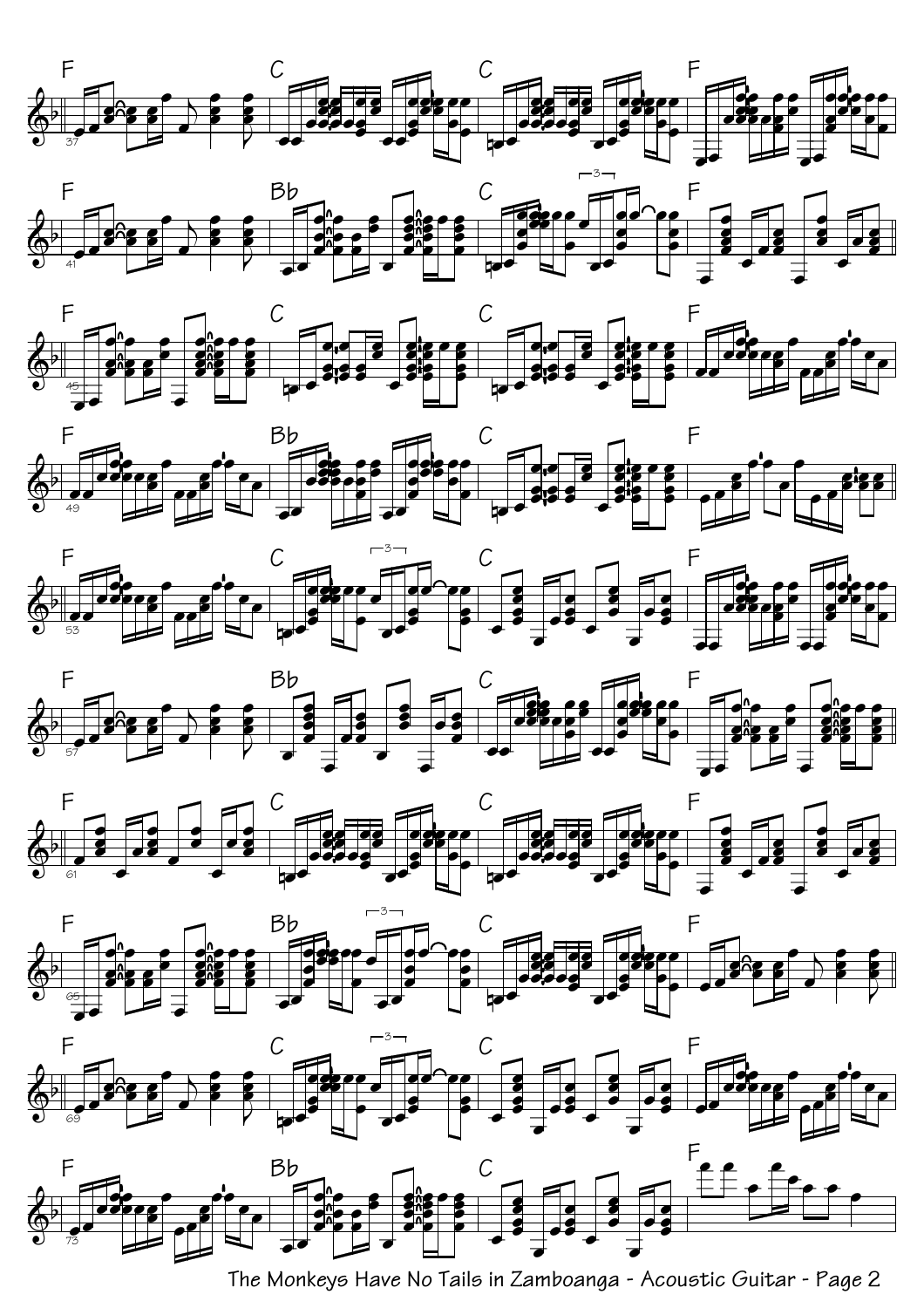![](_page_7_Figure_0.jpeg)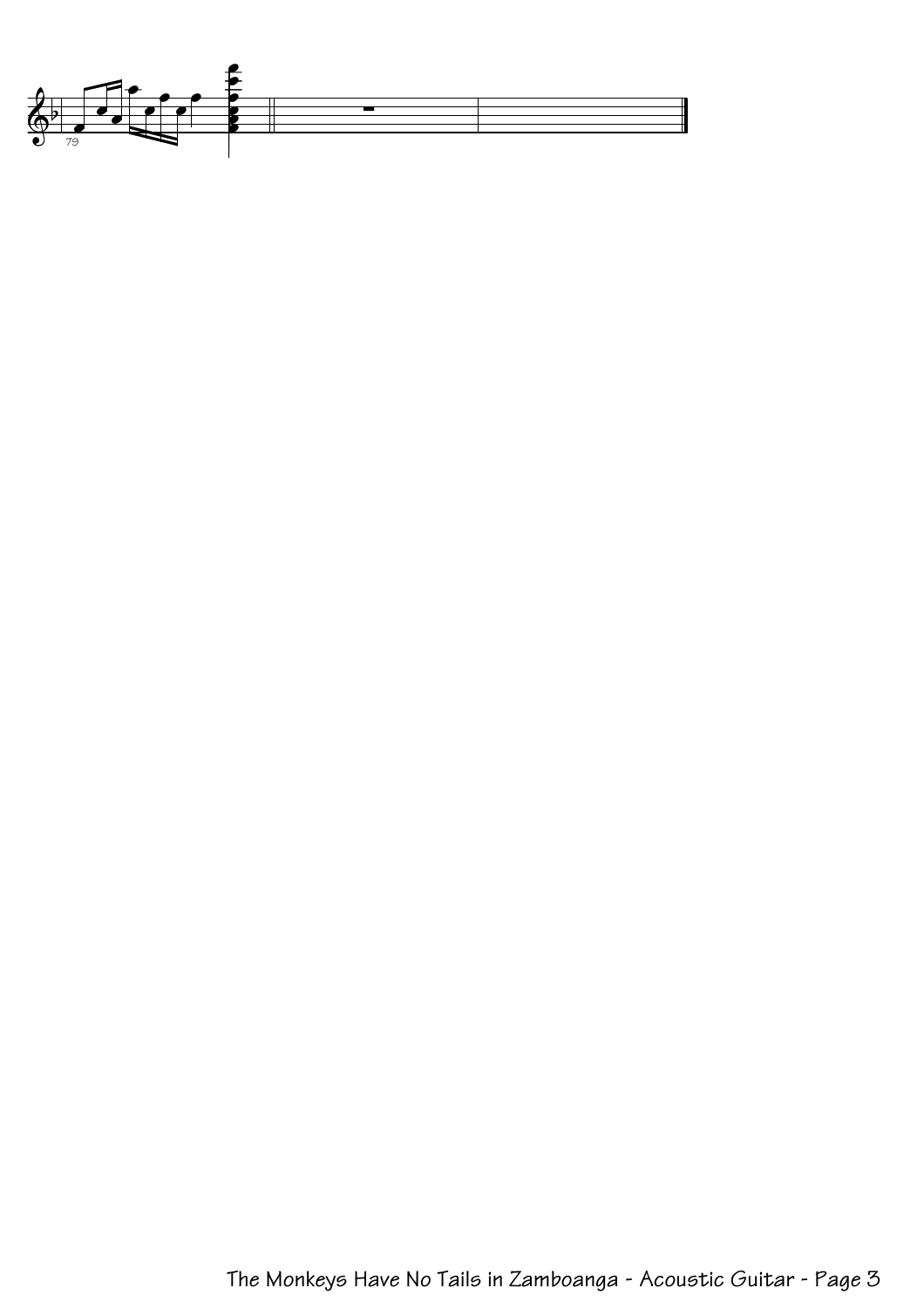![](_page_8_Figure_1.jpeg)

![](_page_8_Figure_2.jpeg)

 $\bigcirc$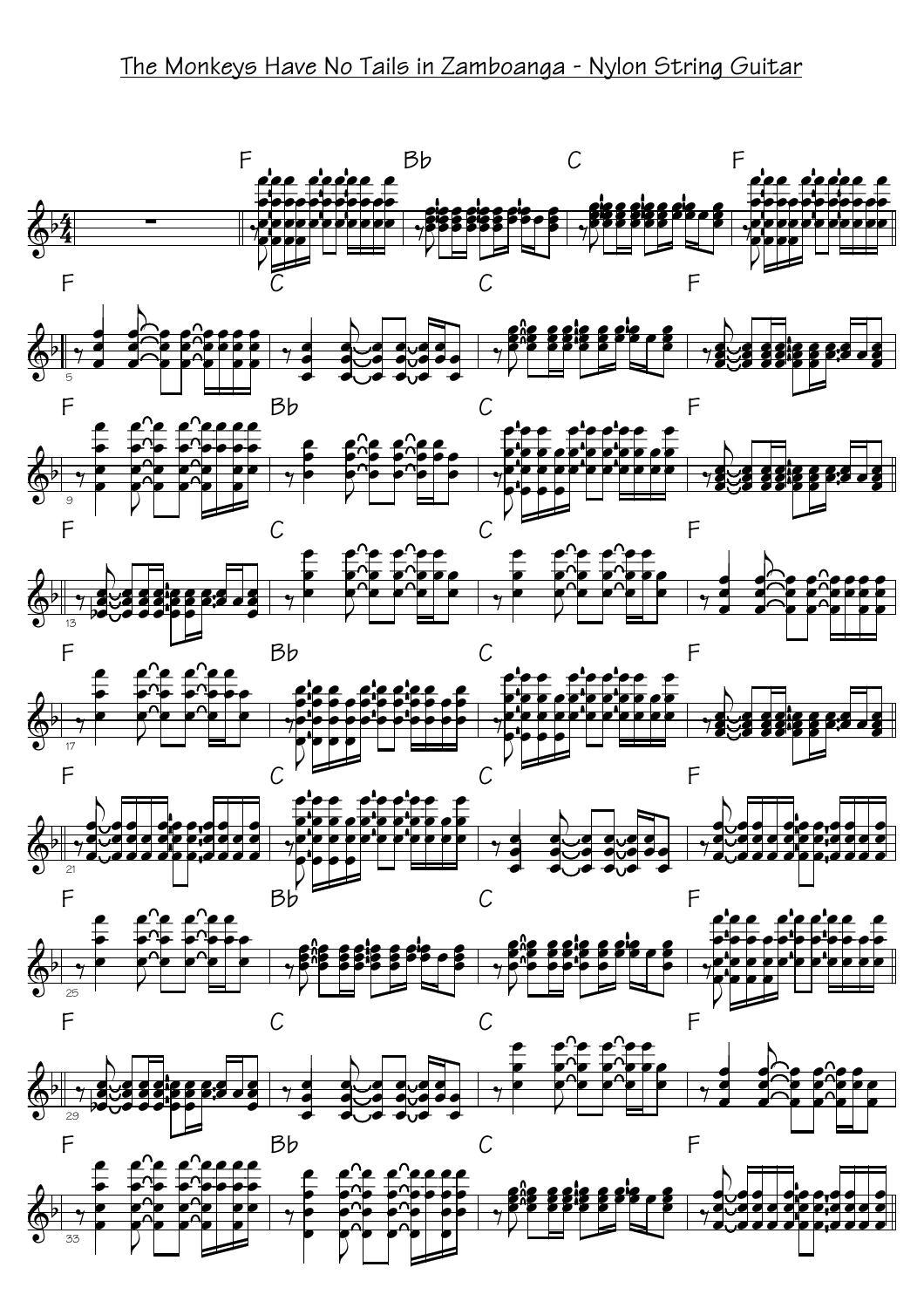![](_page_9_Figure_0.jpeg)

![](_page_9_Figure_1.jpeg)

![](_page_9_Figure_2.jpeg)

![](_page_9_Figure_3.jpeg)

![](_page_9_Figure_4.jpeg)

![](_page_9_Figure_5.jpeg)

![](_page_9_Figure_6.jpeg)

![](_page_9_Figure_7.jpeg)

![](_page_9_Figure_8.jpeg)

 $\bigcirc$ 

73

E

Ð

Ð

Ð

**g** 

**g** 

**d** 

**g** 

The Monkeys Have No Tails in Zamboanga - Nylon String Guitar - Page 2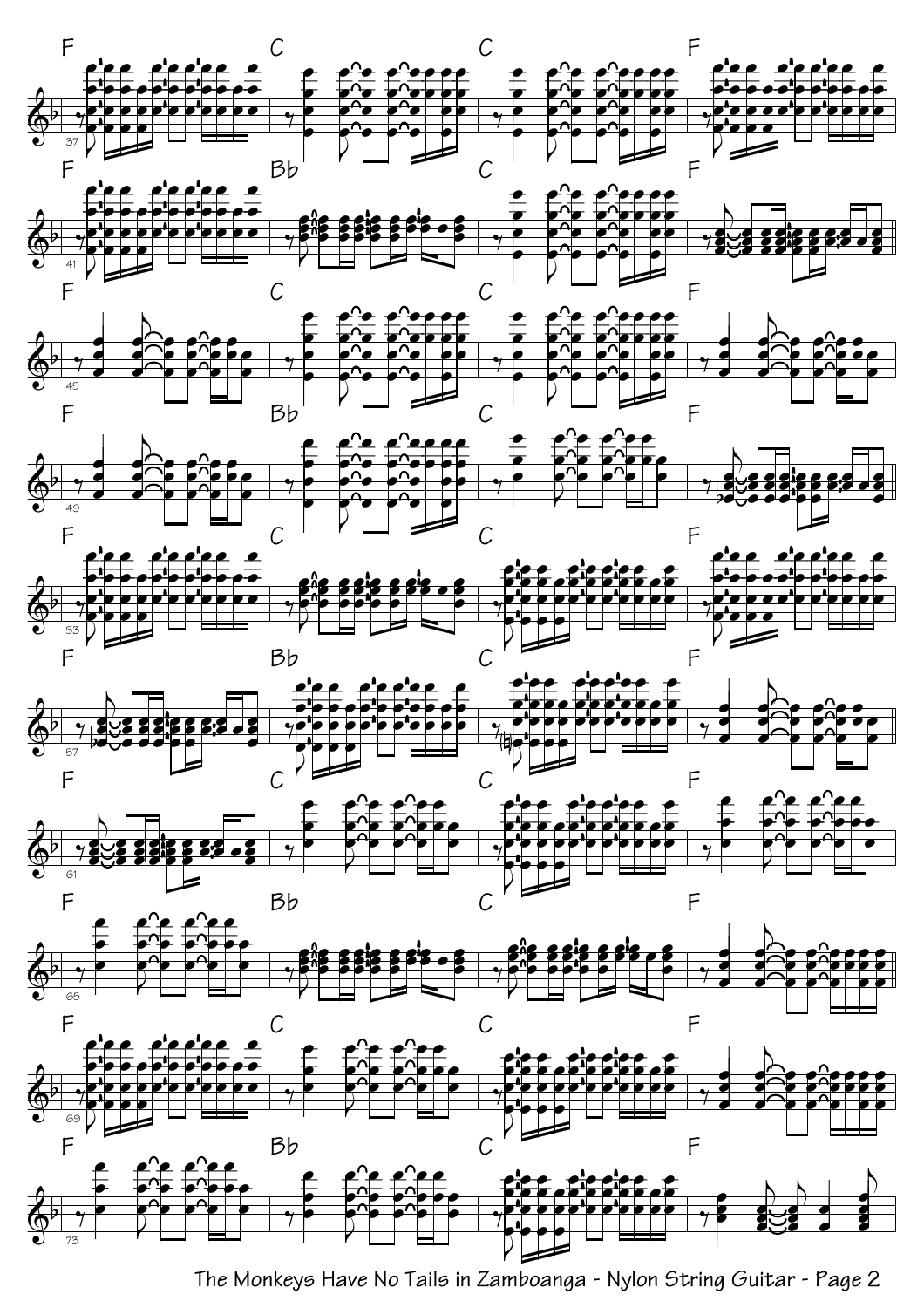![](_page_10_Figure_0.jpeg)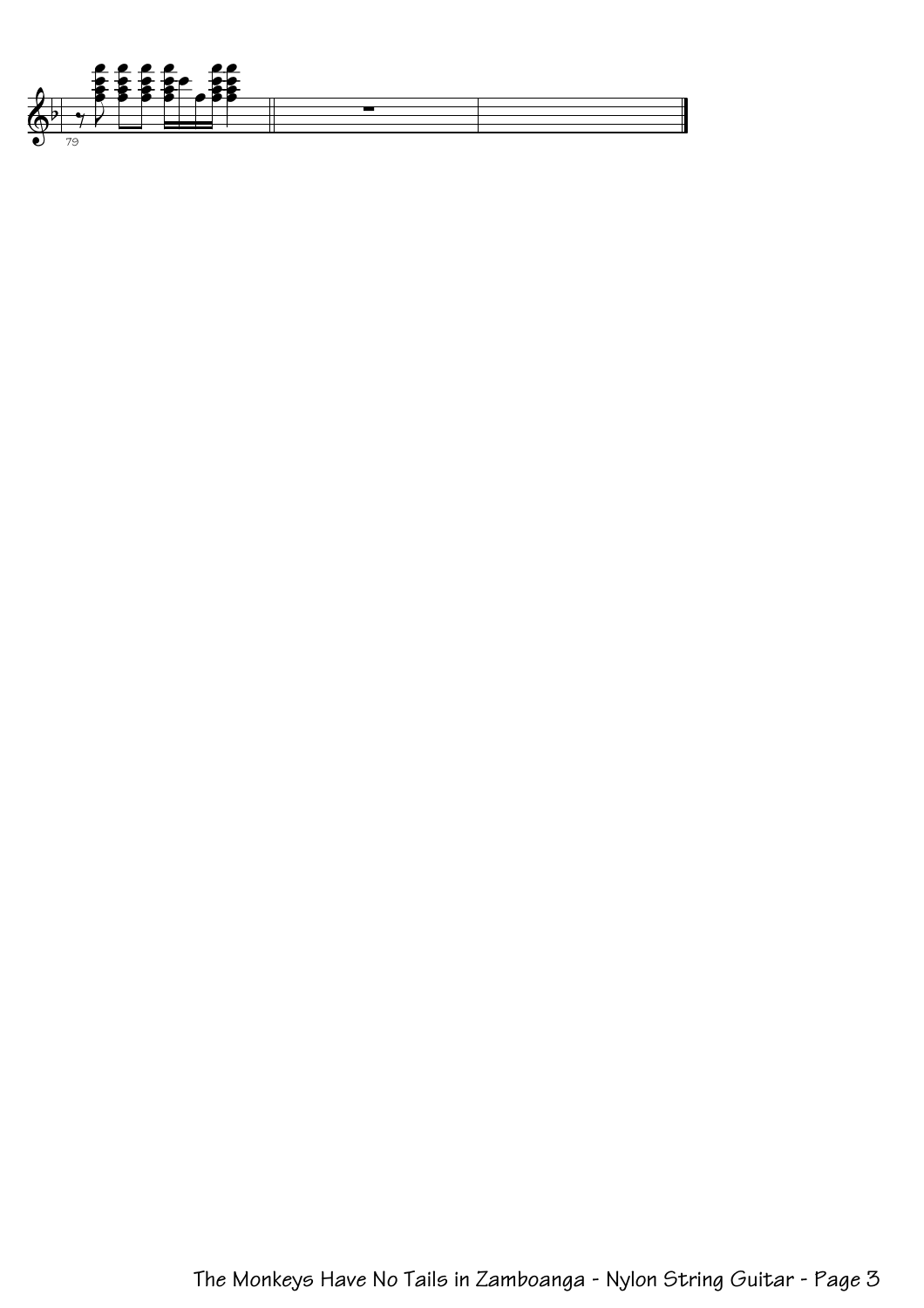![](_page_11_Figure_1.jpeg)

![](_page_11_Figure_2.jpeg)

![](_page_11_Figure_3.jpeg)

![](_page_11_Figure_4.jpeg)

![](_page_11_Figure_5.jpeg)

![](_page_11_Figure_6.jpeg)

![](_page_11_Figure_7.jpeg)

![](_page_11_Figure_8.jpeg)

![](_page_11_Figure_9.jpeg)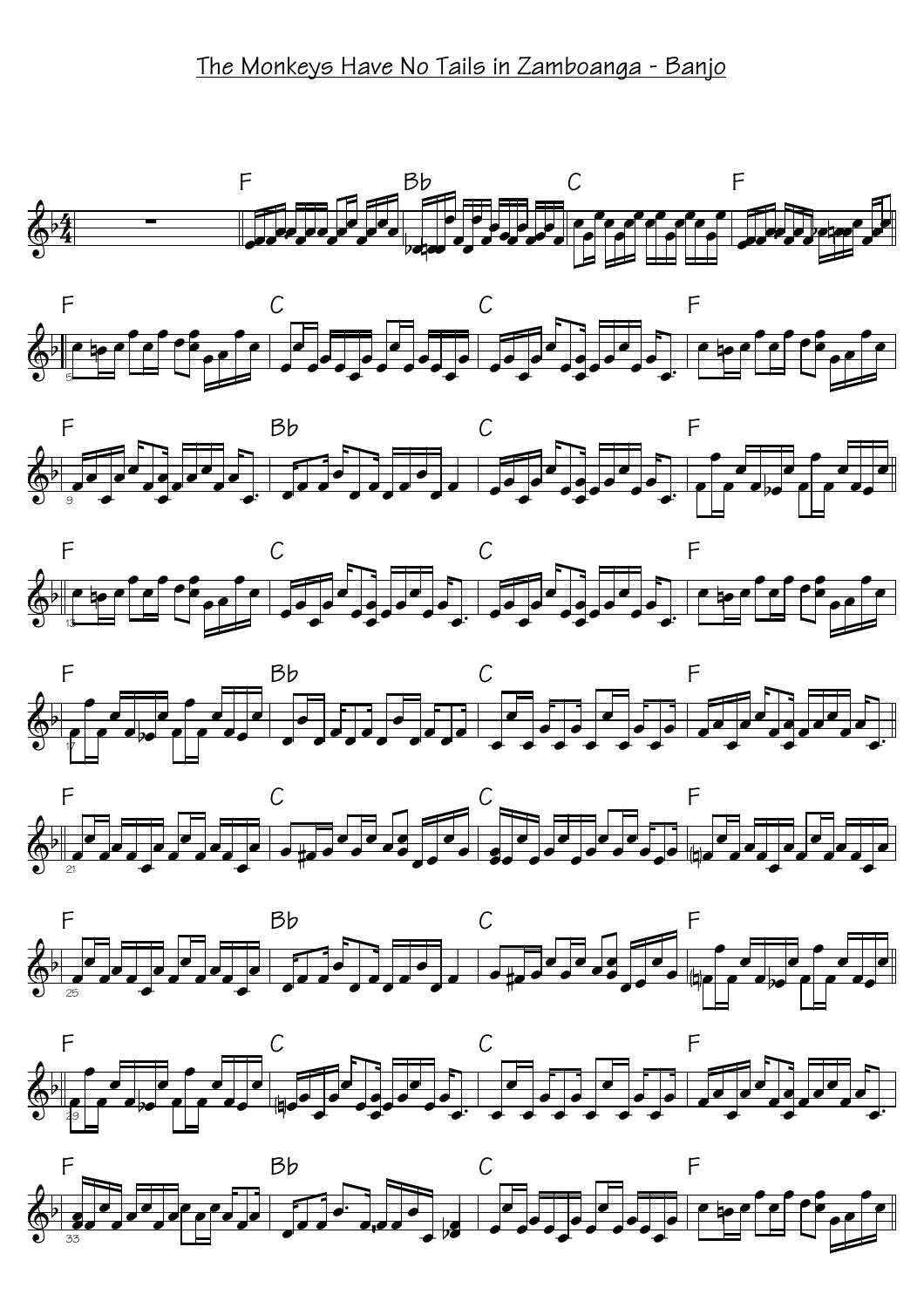![](_page_12_Figure_0.jpeg)

![](_page_12_Figure_1.jpeg)

![](_page_12_Figure_2.jpeg)

![](_page_12_Figure_3.jpeg)

![](_page_12_Figure_4.jpeg)

![](_page_12_Figure_5.jpeg)

![](_page_12_Figure_6.jpeg)

![](_page_12_Figure_7.jpeg)

![](_page_12_Figure_8.jpeg)

![](_page_12_Figure_9.jpeg)

The Monkeys Have No Tails in Zamboanga - Banjo - Page 2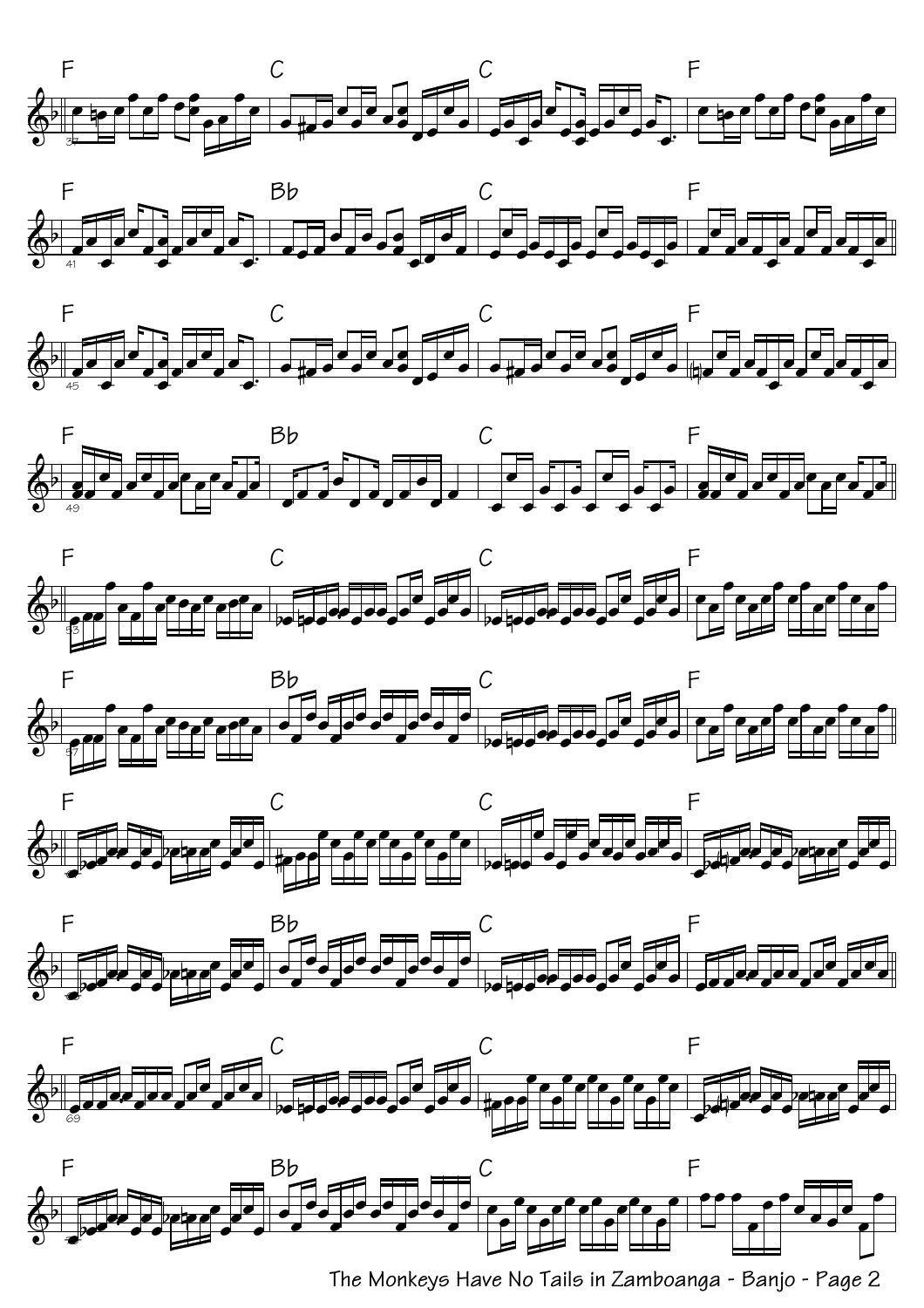![](_page_13_Figure_0.jpeg)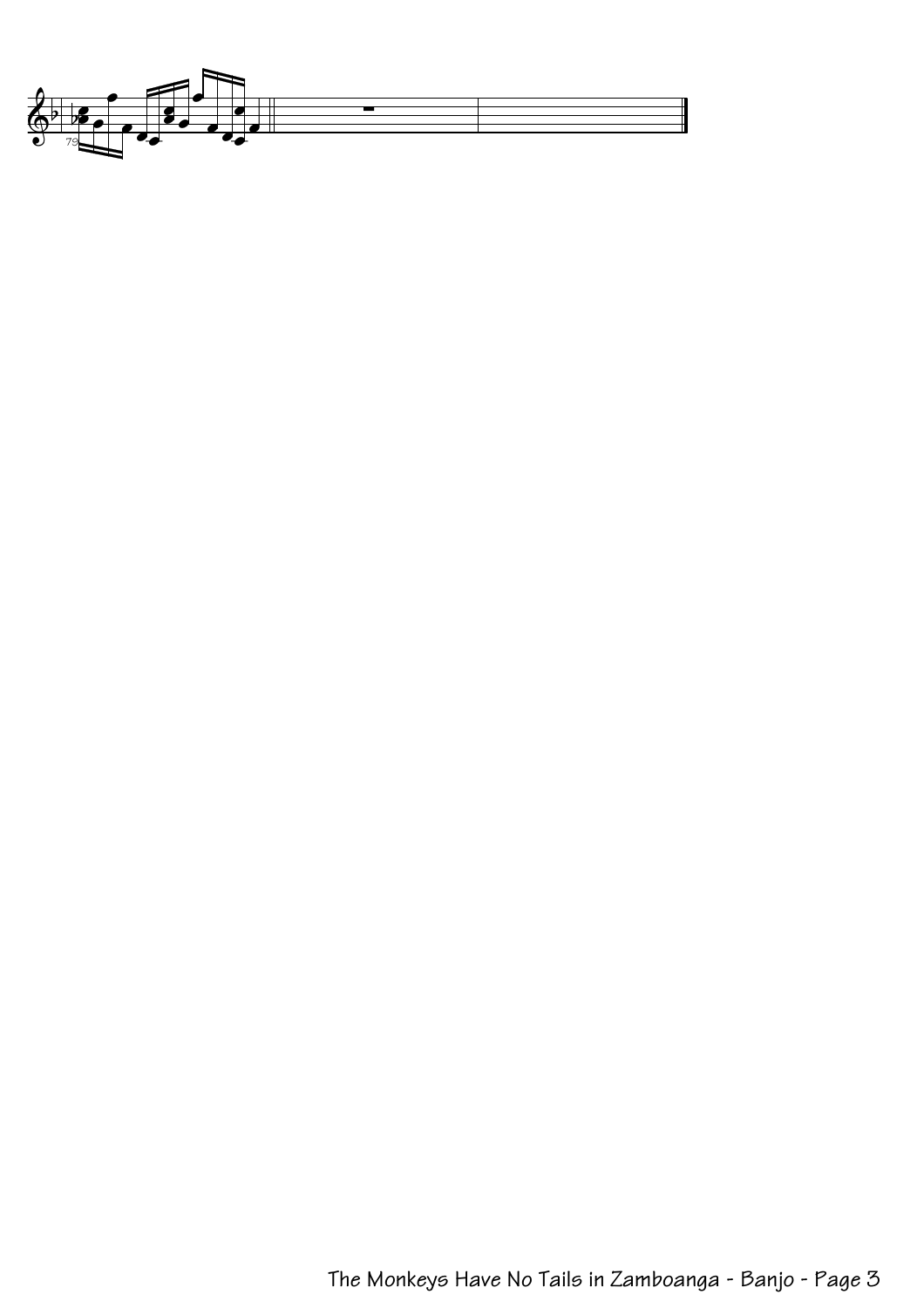## The Monkeys Have No Tails in Zamboanga - Acoustic String Bass

![](_page_14_Figure_1.jpeg)

![](_page_14_Figure_2.jpeg)